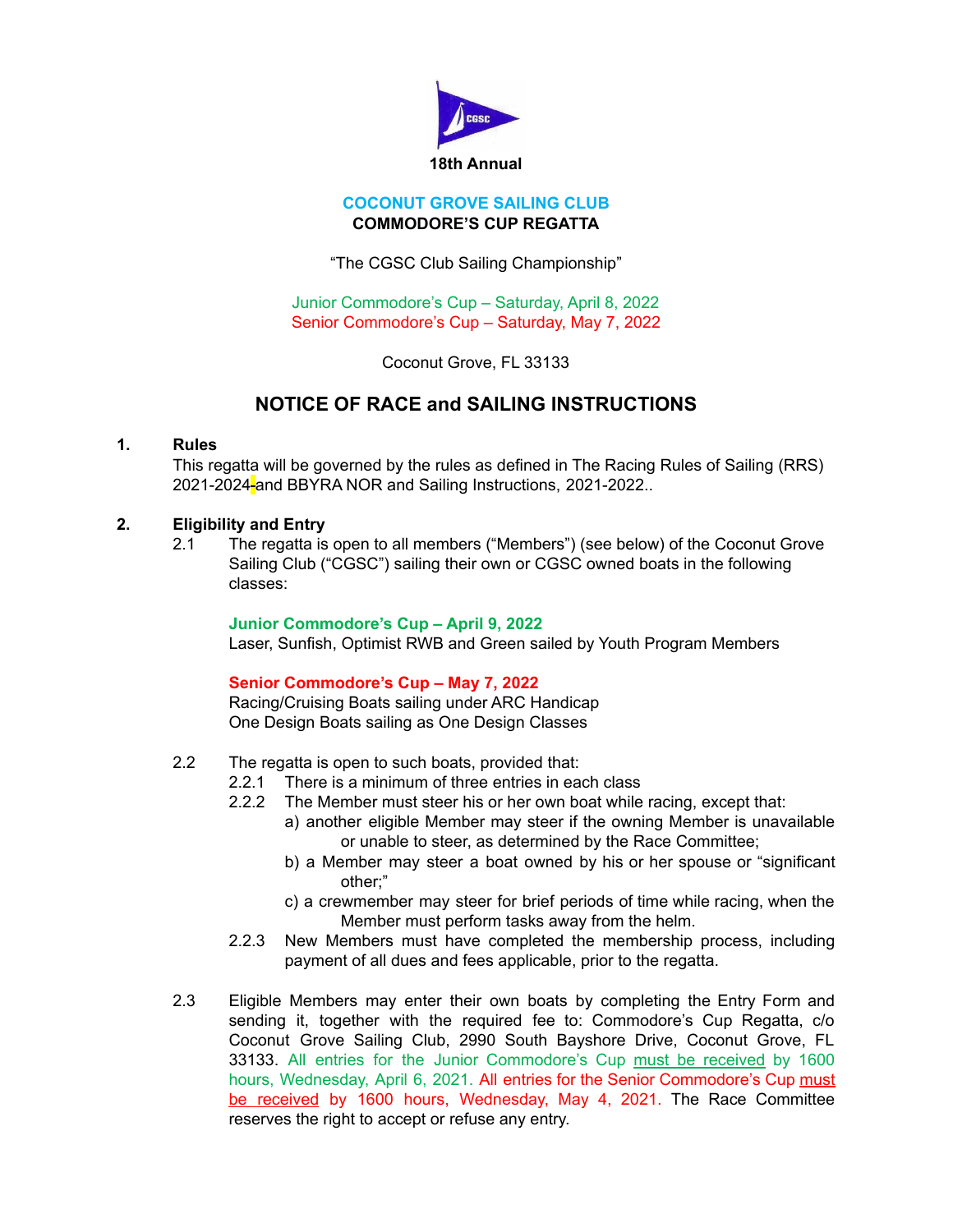## **3. Fees**

Required fees are as follows:

\$25 for One Design boats (including Junior Classes) \$30 for Racing/Cruising CGSC Members can charge their fee to their Club account

# **4. Schedule**

- 4.1 There will be a Virtual Skippers Meeting via Zoom at 1830 hours on the Friday preceding each regatta (i.e., April 9 and May 7). Zoom Meeting information will be posted by the Wednesday preceding each regatta (i.e. April 7 and May 5).
- 4.2 The regattas may consist of up to three races for the Senior Commodore's Cup Regatta and up to five races for the Junior Commodore's Cup Regatta. One race in each class racing shall constitute a regatta.
- 4.3 One Design Fleets will have a 5 minute starting sequence. This changes BBYRA OD3.1.
- 4.4 Unless modified at the Skippers Meeting, the starting sequence for the first race of this regatta shall be as follows:

#### **Saturday, April 9th**

| <b>Class</b>          | <b>Warning Signal/Starting Signal</b> | <b>Class Pennant</b>    |
|-----------------------|---------------------------------------|-------------------------|
| Junior Lasers         | 11:30/11:35                           | Laser Class             |
| <b>Optimist RWB</b>   | 11:40/11:45                           | <b>RWB Opti Class</b>   |
| <b>Optimist Green</b> | 11:50/11:55                           | <b>Green Opti Class</b> |

#### **Saturday, May 7th**

| <b>Class</b>                              | <b>Warning Signal/Starting Signal</b> | <b>Class Pennant</b> |
|-------------------------------------------|---------------------------------------|----------------------|
| Racing & Cruising (Spinnaker) 11:30/11:35 | Dark Blue/White                       |                      |
|                                           |                                       | Orange/White         |
| Cruising (Non-Spinnaker)                  | 11:35/11:40                           | Dark Green           |
| <b>Finns</b>                              | 11:40/11:45                           | Class Flag           |
| <b>Flying Scots</b>                       | 11:45/11:50                           | Class Flag           |
| Lasers                                    | 11:50/11:55                           | Class Flag           |
| Sunfish                                   | 11:55/12:00                           | Class Flag           |

Additional races will follow on a "back-to back" basis (as soon as practical) on a similar starting sequence.

#### **5. Sailing Instructions**

The BBYRA NOR and SI for 2021-2022, Part I -- General Conditions and Sailing Instructions, Part II – Sailing Instructions: One Design and Part III – Sailing Instructions: Racing/Cruising (available at www.bbyra.net) are hereby adopted as the Sailing Instructions for this regatta, except as provided for below:

- 5.1 BBYRA H1.1a is amended to read, "The Time on Distance scoring option with ARC ratings shall be used for handicap classes.".
- 5.2 Verbal changes to the SI's on the water will be allowed and announced by raising flag L with one sound and verbally communicating the change to the competitors.